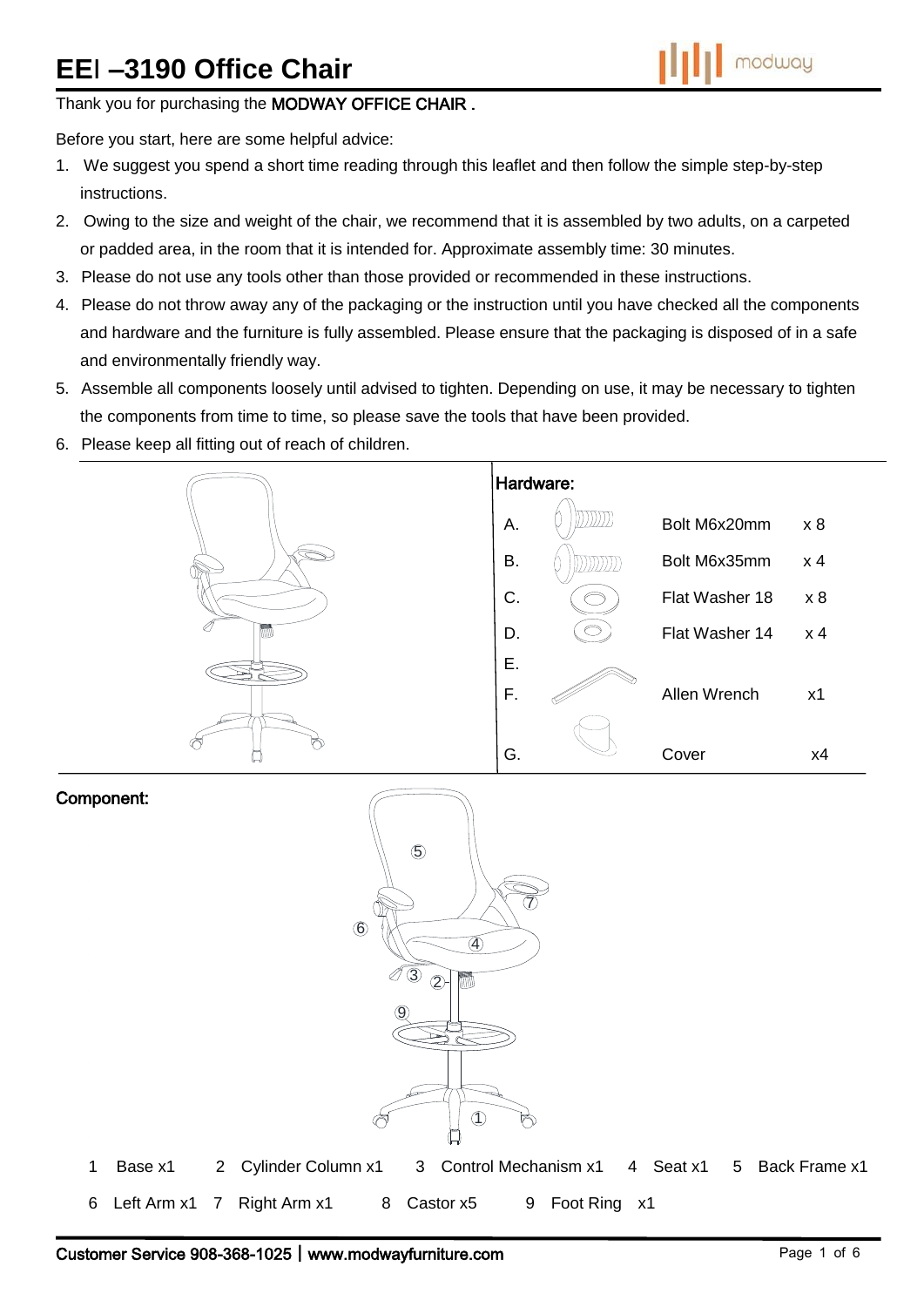## **EE**I **–3190 Office Chair**

### **STEP 1:**

Please put **Base (1)** on a carpeted or padded surface.

Insert 1 piece of **Castor (8)** into the **Base (1)** as shown by hand. Repeat the same steps for the remaining 4 pieces of **Castors (8)**.



### **STEP 2:**

Carefully turn over the assembled **Base (1)** from step 1. Insert the **Cylinder Column (2)** as shown.

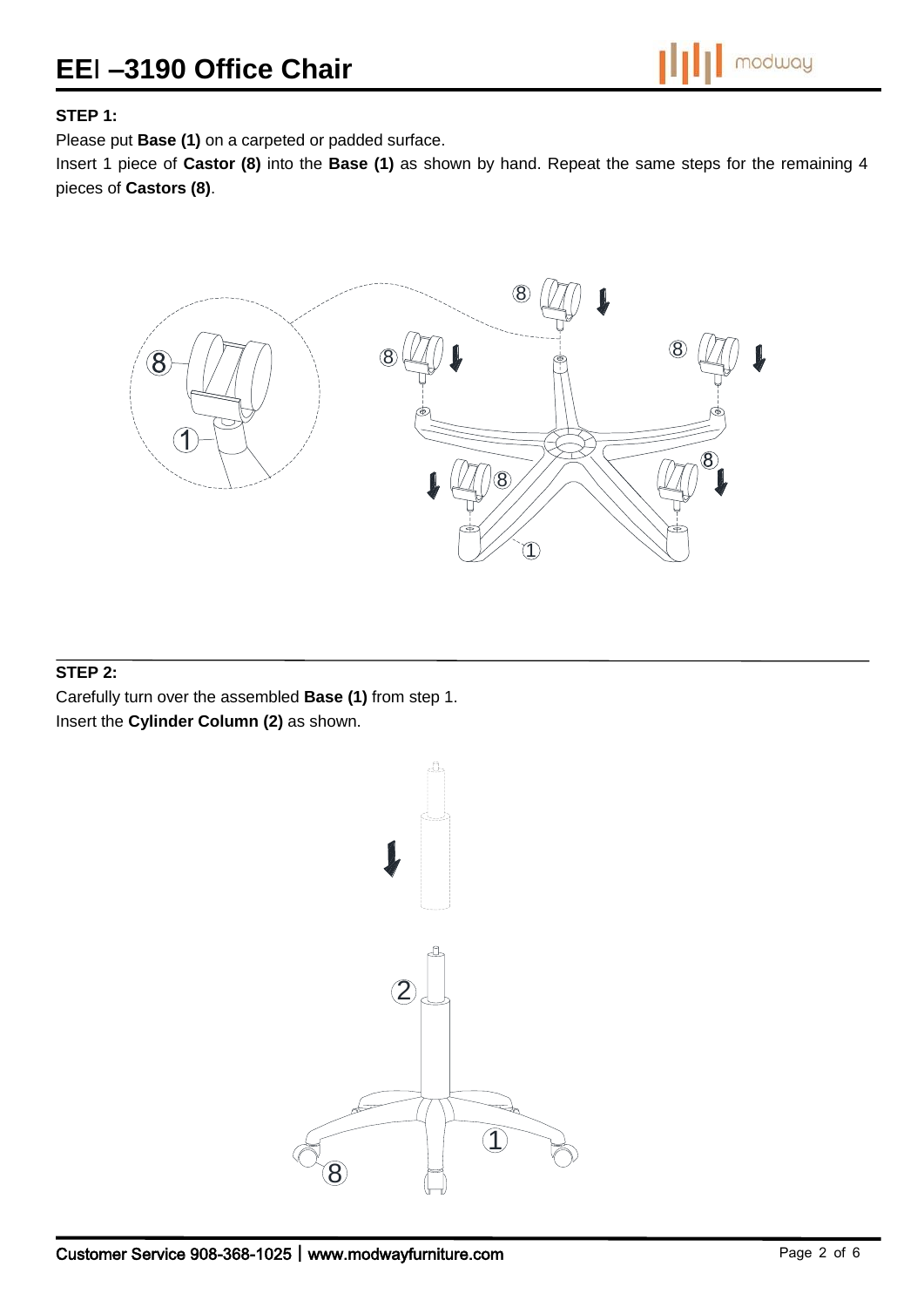# **EE**I **–3190 Office Chair**

modway

### **STEP 3:**

Insert the **Foot Ring (9)** into the assembled **Cylinder Column (2)** at your desired height. But at least one inch from the top of the outer circle of **Cylinder Column (2)**.

Tighten the knob by hand on the **Foot Ring (9)** and follow the direction of the arrow as shown.





### **STEP 4:**

Attach **Left Arm (6)** and **Right Arm (7)** to the both side of **Back (6)** by using 4 pieces of **Bolts (A)** with 4 pieces of **Flat Washers (C)** as shown.

Tighten **Bolts (A)** by using **Allen Wrench (E)** as shown.

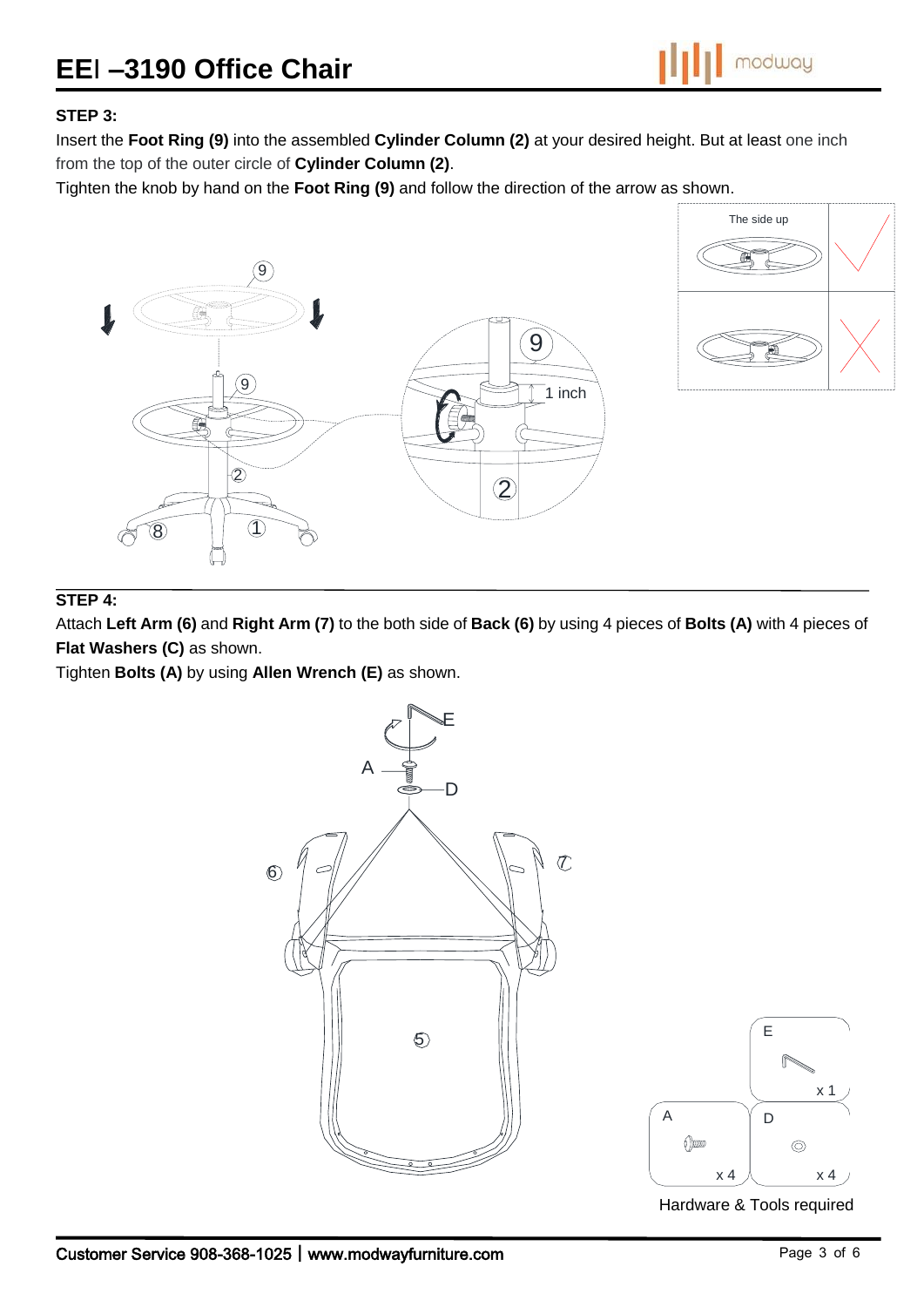## **STEP 5:**

Attach **Cap Cover (F)** to the holes on **Left Arm (6)** and **Right Arm (7)** by hand as shown.



#### **STEP 6:**

Attach assembly unit to the **Seat (4)** by using 4 pieces of **Bolts (B)** and 4 pieces of **Flat Washers (C)** as shown. Tighten **Bolts (B)** by using **Allen Wrench (E)** as shown.



Hardware & Tools required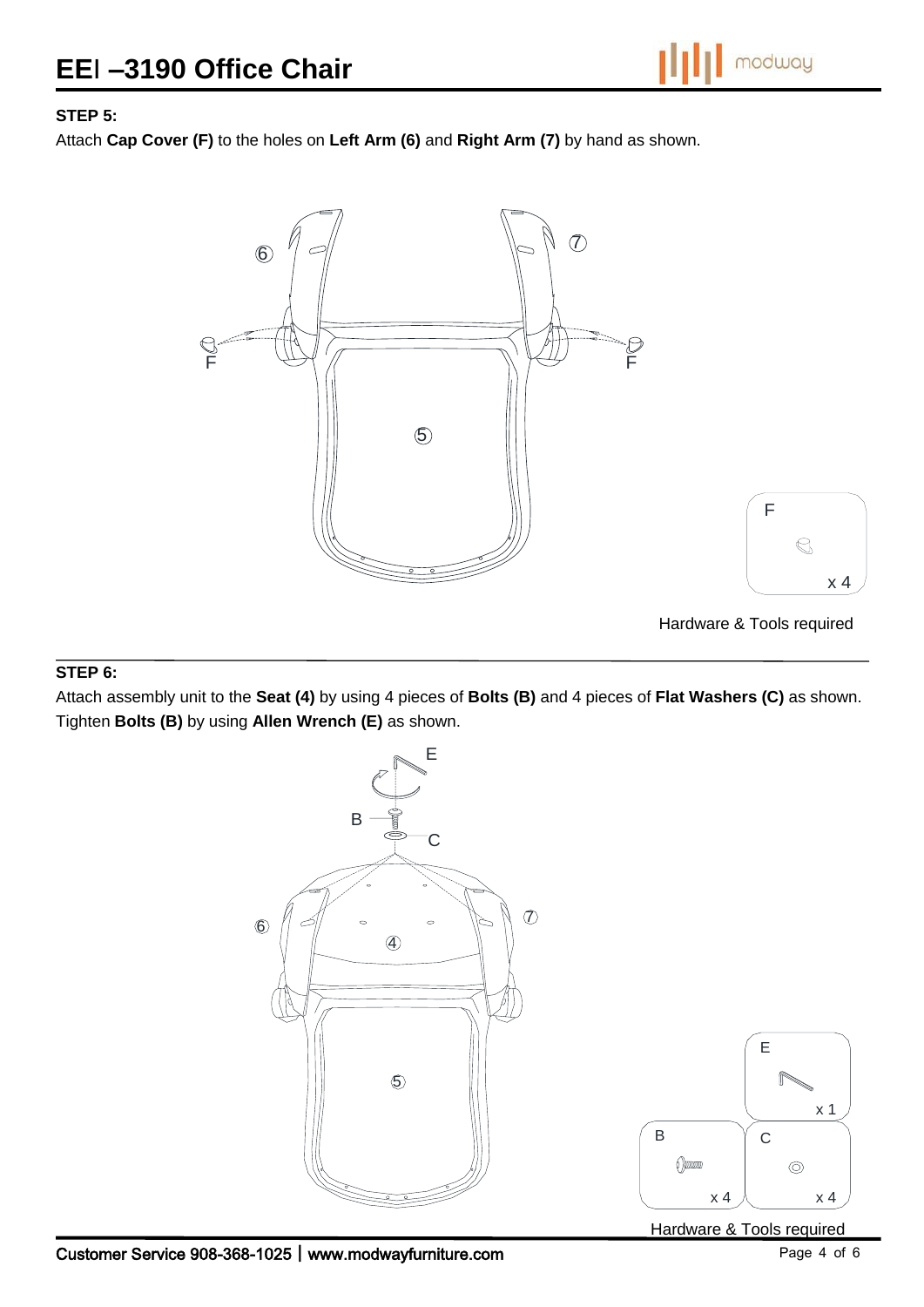

## **STEP 7:**

Attach **Control Mechanism (3)** to the **Seat (4)** by using 4 pieces of **Bolts (A)** and 4 pieces of **Flat Washers (C)** as shown. Tighten **Bolts (A)** by using **Allen Wrench (E)** as shown.



### **STEP 8:**

Insert **Control Mechanism (3)** into the **Cylinder Column (2)** as shown

Assembly is complete. Your office chair is ready to be used now!